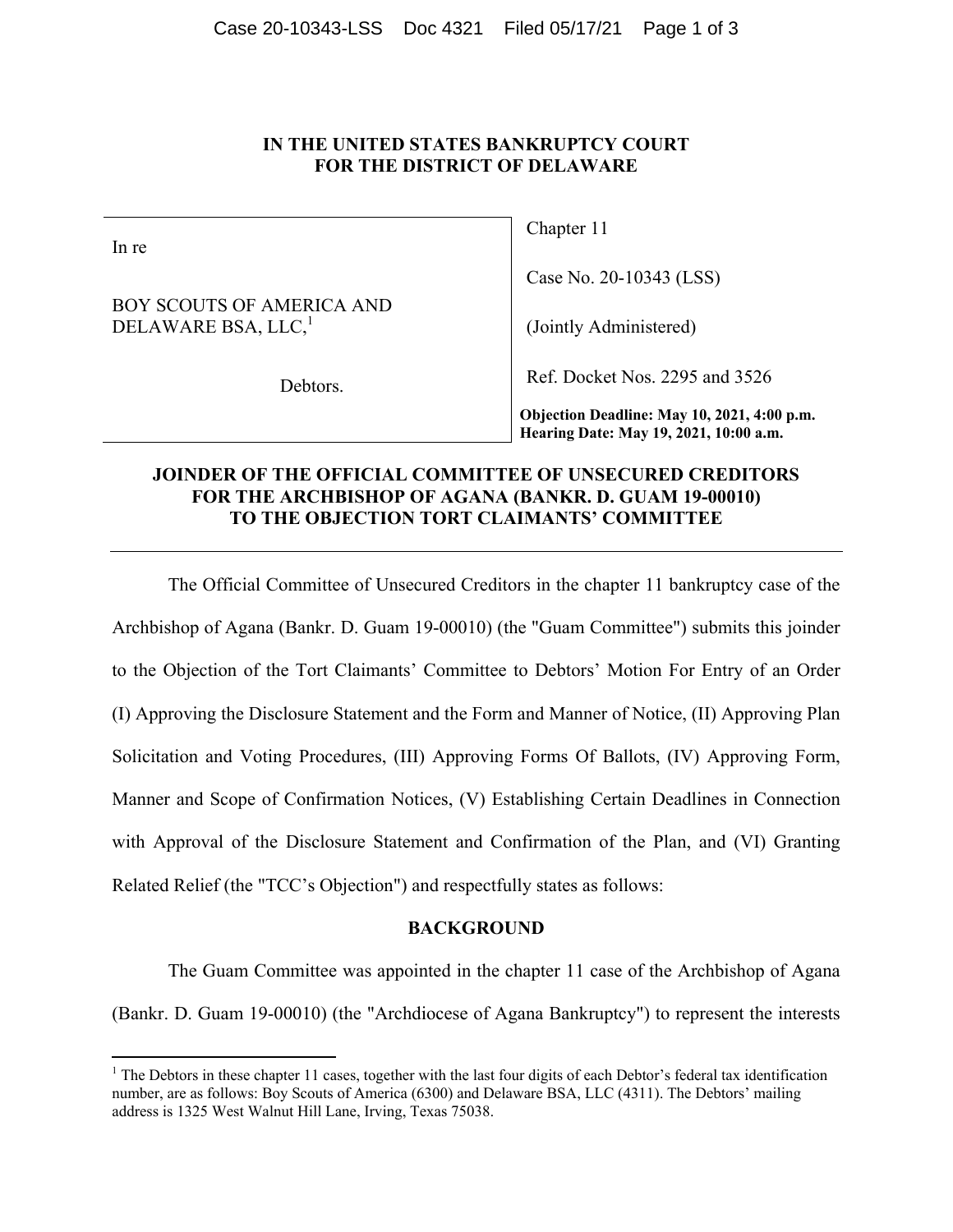#### Case 20-10343-LSS Doc 4321 Filed 05/17/21 Page 2 of 3

of the unsecured creditors in the Archdiocese of Agana Bankruptcy case. Among the constituents of the Guam Committee are certain Survivors of sexual abuse with claims both against the Boy Scout Debtors and the Archdiocese of Agana.

### **JOINDER**

The Guam Committee joins in the TCC's Objection. Notably, and as more fully set forth in the TCC's Objection, the Boy Scouts Disclosure Statement and Plan unlawfully impair the rights of the Survivors of child sexual abuse who hold claims in the Archdiocese of Agana Bankruptcy. The attempts by the Boy Scouts and their insurers to dispose of property of the Archdiocese of Agana's bankruptcy estate violates the automatic stay in the Archdiocese of Agana Bankruptcy case. *See* TCC Objection ¶ 53.

The Guam Committee reserves all rights with respect to the foregoing, including the right to raise additional objections to any future Plan or to any amendments to the Disclosure Statement.

### **CONCLUSION**

WHEREFORE, the Guam Committee respectfully requests that the Court sustain the TCC's Objection consistent with the foregoing.

Dated: May 17, 2021 Respectfully submitted, Wilmington, Delaware

HILLER LAW, LLC

 **/s/ Adam Hiller**  Adam Hiller (DE No. 4105) 1500 North French Street Wilmington, Delaware 19801 (302) 442-7677 telephone ahiller@adamhillerlaw.com

-and-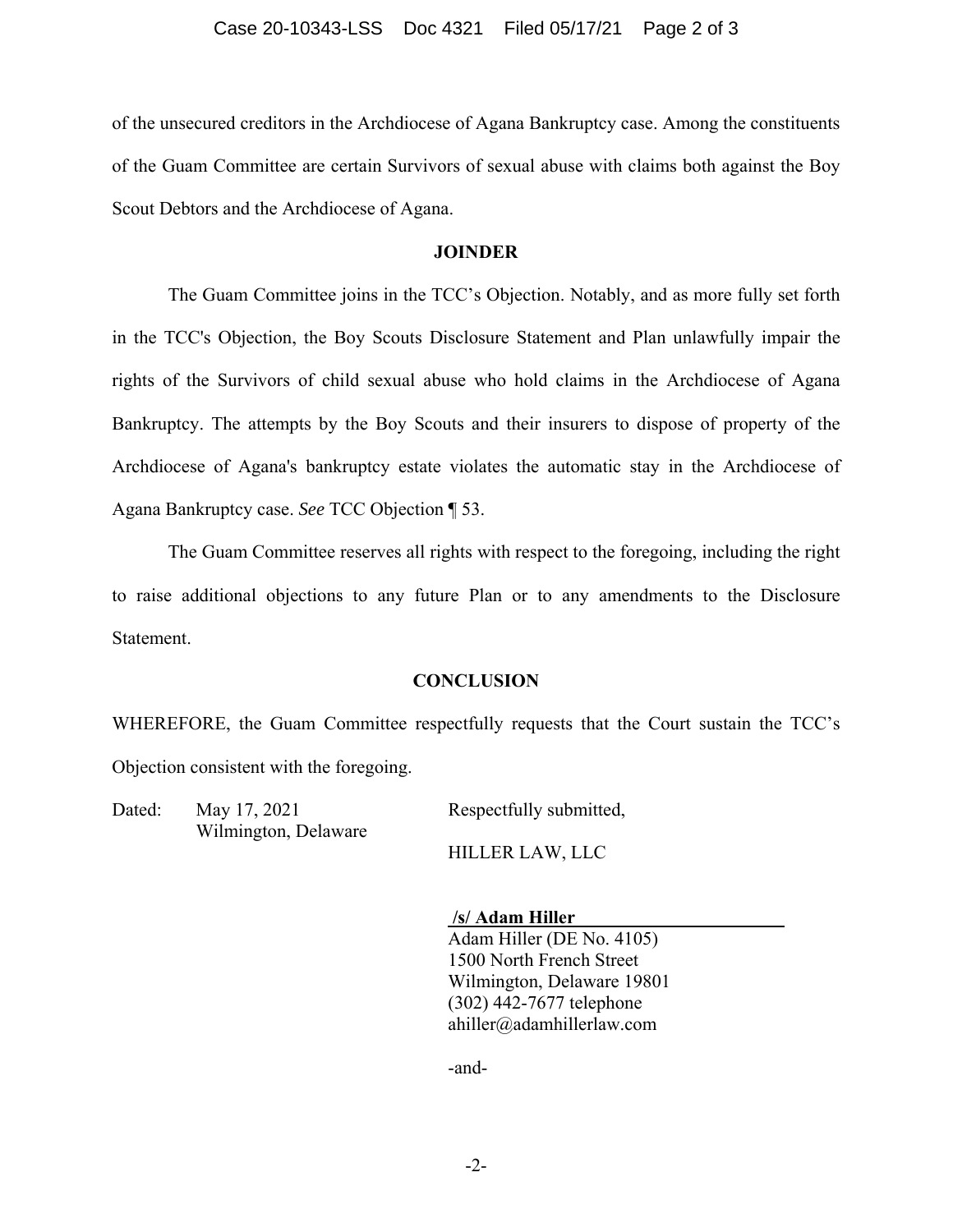Robert T. Kugler (MN #0194116) Edwin H. Caldie (MN #0388930) STINSON LLP 50 S 6th Street, Suite 2600 Minneapolis, MN 55402  $(612)$  335- 1500 Robert.Kugler@stinson.com Ed.Caldie@stinson.com

*Attorneys for the Official Committee of Unsecured Creditors in the chapter 11 bankruptcy case of the Archbishop of Agana (Bankr. D. Guam 19-00010)*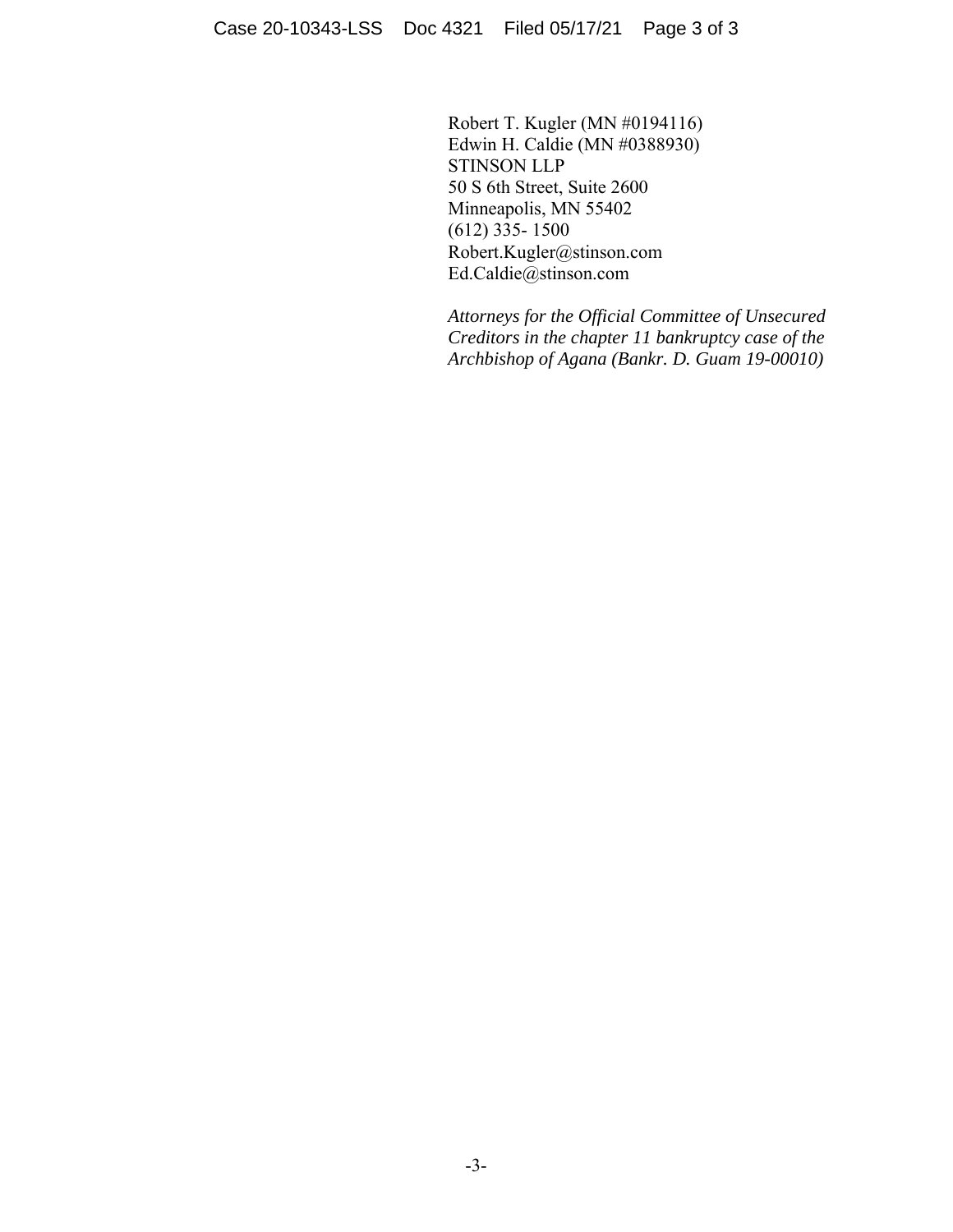# **CERTIFICATE OF SERVICE**

 I HEREBY CERTIFY that on May 17, 2021, I caused copies of the foregoing JOINDER OF THE OFFICIAL COMMITTEE OF UNSECURED CREDITORS FOR THE ARCHBISHOP OF AGANA (BANKR. D. GUAM 19-00010) TO THE OBJECTION TORT CLAIMANTS' COMMITTEE to be served via first-class mail, postage prepaid, upon the parties listed on the attached matrix.

Dated: May 17, 2021 **/s/ Adam Hiller** 

Wilmington, Delaware Adam Hiller (DE No. 4105) HILLER LAW, LLC 1500 North French Street Wilmington, Delaware 19801 (302) 442-7677 telephone

> *Attorney for the Official Committee of Unsecured Creditors in the chapter 11 bankruptcy case of the Archbishop of Agana (Bankr. D. Guam 19-00010)*